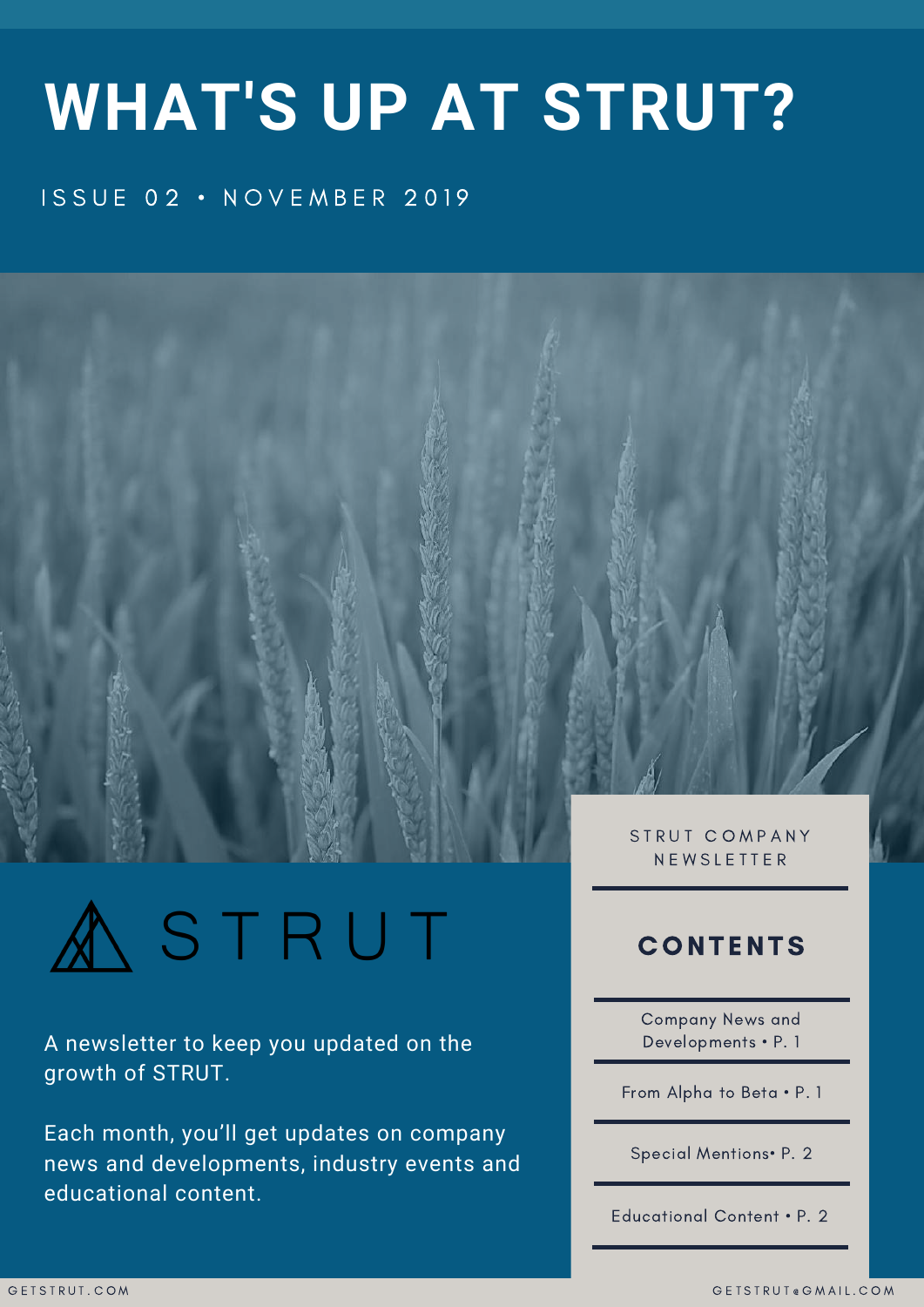### COMPANY NEWS AND DEVELOPMENTS

#### TRIAL PARTNERS CONFIRMED

STRUT is excited to announce that we have confirmed 2 partners to take part in our on-farm trials program:

**Boundary Bend Limited** - is a leading player in the global 'modern' olive industry and is Australia's largest olive farmer and producer of extra virgin olive oil. BBL own 2.2 million producing trees on over 6,278 hectares of pristine Australian farmland.

#### **The Sharp Group** - operate a range of

wineries/establishments on the Bellarine Peninsula such as Leura Park Estate, Jack Rabbit Winery and Curlewis Golf Club. STRUT's innovative system will play a key role in The Sharp Groups vision of sustainable vineyard practices, allowing advanced precision irrigation of over 100 acres of vineyards.





# FROM ALPHA TO **BETA**

FIRST BETA PROTOTYPE COMPLETED

The Beta sensor node is the new evolution of our Alpha node. Stylish and functional, the beta node improves on reliability and durability. The addition of new sensors and some smart functionality allows for it to last up to 10 years on a single battery charge. It can now also be connected to our network and deployed with the push of a single button.

#### The Beta Node is capable of retrieving:

- Soil Moisture Data
- Soil Temperature Data
- Air Temperature Data
	- Air Humidity Data
- Sun Light (Lux) Data
- Battery Voltage
- Diagnostics Data
- Location upon deployment

The Beta Node will be used in our upcoming agricultural trials.